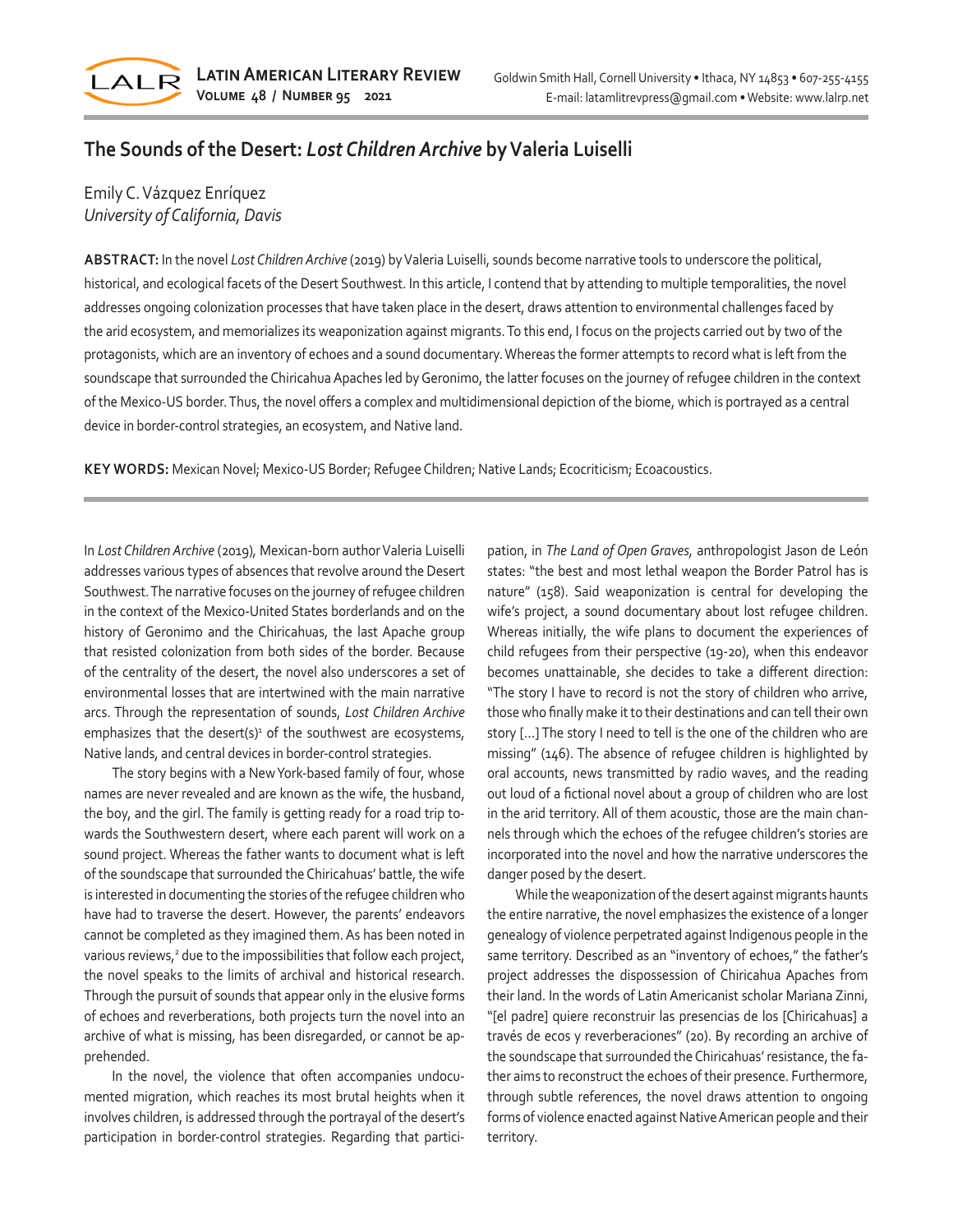An important contrast between the wife's and the husband's projects is that whereas the former considers the deadly attributes of the desert, the latter speaks to its vulnerabilities. Sounds Studies scholar Alamo Farina recalls that a soundscape "is defined as the entire sonic energy produced by a landscape" (1). Since the soundscape that the father wants to record emanates from the desert, the project is focused on recording sounds made by nonhuman entities. As I argue in the following section, by doing this, the husband's recordings unveil biodiversity loss. In this way, through the inventory of echoes, the novel shows that sound can turn into a medium to assess environmental damage, which is why it can be understood as an *ecoacoustics* project: "ecoacoustics [is an emerging field] concerned with the study of environment pattern and changes through sound" (Barclay & Gifford 54). While both the inventory of echoes and the sound documentary highlight human absences, the former also traces the loss of nonhuman beings.

Given the mechanisms that provoked some of these losses, the story mobilizes certain aspects of the desert that situate it as what I term a border biome. Terrestrial and aquatic, biomes are large-scale ecosystems (Faber, Navarro et al. 2) characterized mainly by their climate, vegetation, and wildlife. In this sense, I understand border biomes as ecological communities that have been divided by national borders and that sometimes are also used as border markers. The lifeforms inhabiting these communities are often endangered by their proximity to the systems and structures that uphold territorial boundaries, such as walls, technology, and patrolling strategies, to name a few. At the same time and as portrayed in Luiselli's novel, because they tend to be inhospitable to humans, border biomes can be weaponized against the people who traverse them. Whereas the desert is the focus of this article, other examples of border biomes in Central and North America also include rivers and forests.3

Besides *Lost Children Archive,* more representations of the desert as a border biome can be found in literary works such as *The Devil's Highway* (Luis Alberto Urrea, 2004) and *The Line Becomes a River*  (Francisco Cantu, 2018), or in the film *Desierto* (Jonás Cuarón, 2016). From various angles, these works denounce the cruelty and death generated by the weaponization of the desert and at the same time accentuate its ecological life and environmental vulnerabilities. Although Luiselli's novel situates the aforementioned amalgamation as a central element for the narrative, one of its main distinctions is that it addresses child migration, a topic that defines how the biome is portrayed. In addition, beyond depicting the desert as a border biome, *Lost Children Archive* stresses that the arid territory is Native land.

### **Echoes and Ecoacoustics**

Geronimo, Chief Cochise, and the Chiricahuas, the most important figures in the husband's project, fought the last of the Apache Wars to keep their independence from the US government. As activist and historian Roxanne Dunbar-Ortiz declares: "The longest military

counterinsurgency in US history was the war of the Apache Nation, 1850-86. Goyathlay, known as Geronimo, famously led the final decade of the Apaches resistance" (150). However, although they resisted for decades, as the historian asserts:

When Geronimo finally surrendered -he was never captured- the group numbered only thirty-eight, most of those women and children, with five thousand soldiers in pursuit, which meant that the insurgents had wide support both north and south of the recently drawn US-Mexico border. (150).

That is why the husband wants to go towards the desert. Particularly, he is interested in getting to the Chiricahua Mountains<sup>4</sup>, "where the last free peoples on the entire American continent lived before they had to surrender to the white eyes" (Luiselli 26). The husband sees the area not just as the scenery inhabited by the last independent Chiricahua Apaches but as the entity that continues to reproduce the waves of sound that followed them.

According to the wife, the inventory of echoes "was not a collection of sounds that have been lost—such a thing would in fact be impossible—but rather one of sounds that were present in the time of recording and that, when we listen to them, remind us of the ones that are lost" (141). Sound artist Brandon LaBelle defines echoes as acoustical manifestations that produce ruptures: "the ruptures performed by the echo unfix the temporality of sound to further the integral displacement sound comes to impart onto the senses. In doing so, the echo disorients and distracts; it wanders and returns in the same moment to confuse" (7). For LaBelle, whereas sounds maintain clear temporal linearity that follows an origin point and a horizon of receptors, because of the lingering effect of echoes, they can create a rupture between the past and the future, destabilizing the oscillation of time. Given this characteristic, it is telling that the husband calls his project an "inventory of echoes" instead of an inventory of sounds. However, most of the elements he records are not echoes in a literal sense, but a historical one. Moreover, the temporal disruption that they produce is the main element by which they can be considered echoes in the first place.

When the boy asks his father about the sounds he is trying to record, he replies: "Maybe the rain falling on this tin roof, some birds if we can, or maybe just insects buzzing" (96). These sounds can be considered echoes because even though they do not replicate the soundscape that surrounded Geronimo and the Chiricahuas, they repeat acoustic fragments that have survived from it, as the wife interprets: "his plan is to record the sounds that now, in the present, travel through some of the same spaces where Geronimo and other Apaches, in the past, once moved, walked, spoke, sang" (141). Thus, the reverberations created by wildlife and weather-based phenomena produce a sonorous bond that connects past and present realities. These sounds generate a rupture in the linear temporal logic, or in the words of LaBelle: "the echo diminishes orientation and spatial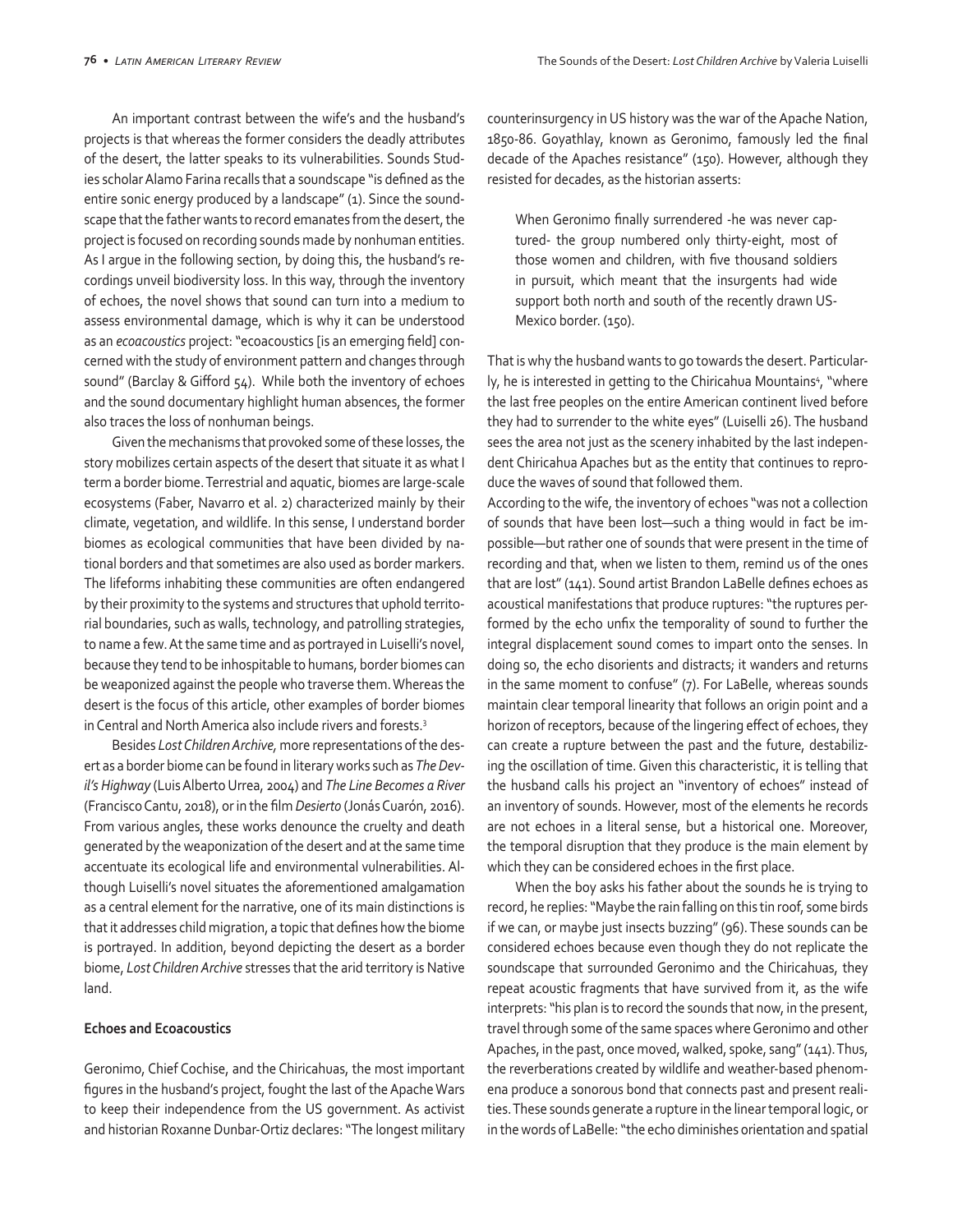clarity; it locates us in the threshold of the dead, as a voice without a body" (24). The lack of clarity is expressed in the novel when the narrator asserts that echoes can be understood "as absence turned into a presence, and, at the same time, as a presence that [makes] an absence audible" (Luiselli 98). By mapping and recording pieces that were part of the acoustic world of the last independent Chiricahua Apaches, the inventory of echoes turns into an artifact that brings back their presence by underscoring their absence. On this characteristic, the wife states:

He's somehow trying to capture [Geronimo and his group] past presence in the world, and making it audible, despite their current absence, by sampling any echoes that still reverberate of them. When a bird sings or wind blows through the branches of cedars […] that bird and those branches illuminate an area of a map, a soundscape, in which Geronimo once was. (141)

The father's project intends to document the sounds of the desert as a method to seize the audible remnants of the last years of the Chiricahua rebellion. Because the acoustic ecology of the arid biome is central to this endeavor, the aural documentation turns into an ecoacoustics project. During the second part of the novel, when the narrative voice shifts from the wife to the boy, the latter recalls: "sometimes [the] inventories were just wind blowing and rain falling and cars passing" (203). Since the narrative makes evident that finding sounds of desert wildlife is not always an easy endeavor, the boy's recollection can be read in the context of the detrimental effects that climate change has on desert birds and other species (Albright et al). Furthermore, urbanization processes in the Sonoran Desert have caused the loss of land and biodiversity and have also provoked floods in the valleys, thus damaging the desert ecosystem (Steiner). Besides, border security measures such as the border wall have interrupted migratory corridors for wildlife, to name a few devastating effects<sup>5</sup> . Hence, although brief, the boy's elucidation can be read as an allusion to some of the most pressing environmental challenges endured by the arid biome.

Another element used to underscore the ecology of the desert is the repetition of the word *saguaro*. These cacti are vital for the desert ecosystem because multiple species depend on them for shelter and survival. With the repetitive mention of the cactus' name, the narrative once again gives prominence to the ecological life of the desert. The saguaros become audibly present during the road trip when the father asks the children to learn the names of various desert species: "my husband has given the children a catalog of plant species, and they have to memorize names of things, things like saguaro, difficult names like creosote, jojoba, mesquite tree" (153). Even though the children are challenged to learn several names, only one of them fully captures the attention of the girl.

Attracted to the word, the youngest child points at various plants and other objects, and indistinctively, she affirms that the name of all those things is saguaro. When mentioned, the word dominates the narrative: "Saguaro! She says the word like she has discovered a new star or planet. But there are no saguaros here, not yet […] She's not convinced and continues to count saguaros in the wet empty plains, but softly now, to herself" (154). Considering the context of the husband's project, the fact that the girl chooses that word to describe multiple things is significant. Because of the importance of the cacti to the Tohono O'odham' people, while the recorded sounds transmit fragments of the soundscape that surrounded the Chiricahua resistance, "remind[ing] us of the ones that are lost" (141), the vocalization of the word saguaro reminds us not just of those who are no longer here but also of the ones who still are $^6$ .

Given the clear separation between a historical and a present event, Luiselli's novel risks confining the Chiricahuas in particular, and Native Americans at large, to a motionless past. However, the incorporation of the word saguaro is a dangerously too subtle yet powerful reference to the ongoing struggles endured by Indigenous people. In the case of the novel, those struggles relate to the context of the Mexico-US border. Saguaros are ancient cacti indigenous to the Sonoran Desert and the Tohono O'odham, or Desert People, consider them sacred. Furthermore, for the Tohono O'odham Nation, saguaros are far more than just a type of cactus, they are people too.

The belief in the inner humanity of saguaros can be found in different creation stories. One of them is described by Tohono O'odham member Susie Ignacio Enos, which recounts the story of a girl who sank into the desert and was reborn as a saguaro. According to this version, in a prophecy, the father of the girl was told the following: "she will live forever to the end of times. She will be known by races of people from far and near. She will be queen of the Taw haw naw Juwut (desert lands). Generations of Aw´awtam will be saved from starvation because of her and her family" (Enos). Another creation story asserts that saguaros come from "the beads of sweat" of the brow of I'itoi, "Creator of the Desert People" (tohonochul.org). In this way, these narratives underscore certain elements by which saguaros are sacred to the Tohono O'odham people.

Living up to two hundred years and capable of growing almost 45 feet tall, the saguaro cacti participate in circuits of nourishment that affect both human and nonhuman entities. In an interview, Lois Liston, who is a Tohono O'odham citizen and a saguaro harvester, mentions that the tribe's calendar begins with the harvest of the saguaro's fruit. According to Liston, the community collects the fruit only after the animals who need it have eaten enough. In addition, the saguaros' fruit and seeds participate in complex pollination processes, which is why the cactus is central to the sustenance of the desert ecology (Cutler 40). Furthermore, when they die, they are used as building materials and tools, and their bodies feed the nonhuman dwellers of the desert.

Considering the cultural, historic, and environmental particularities of the saguaros, along with the context of the novel, the rep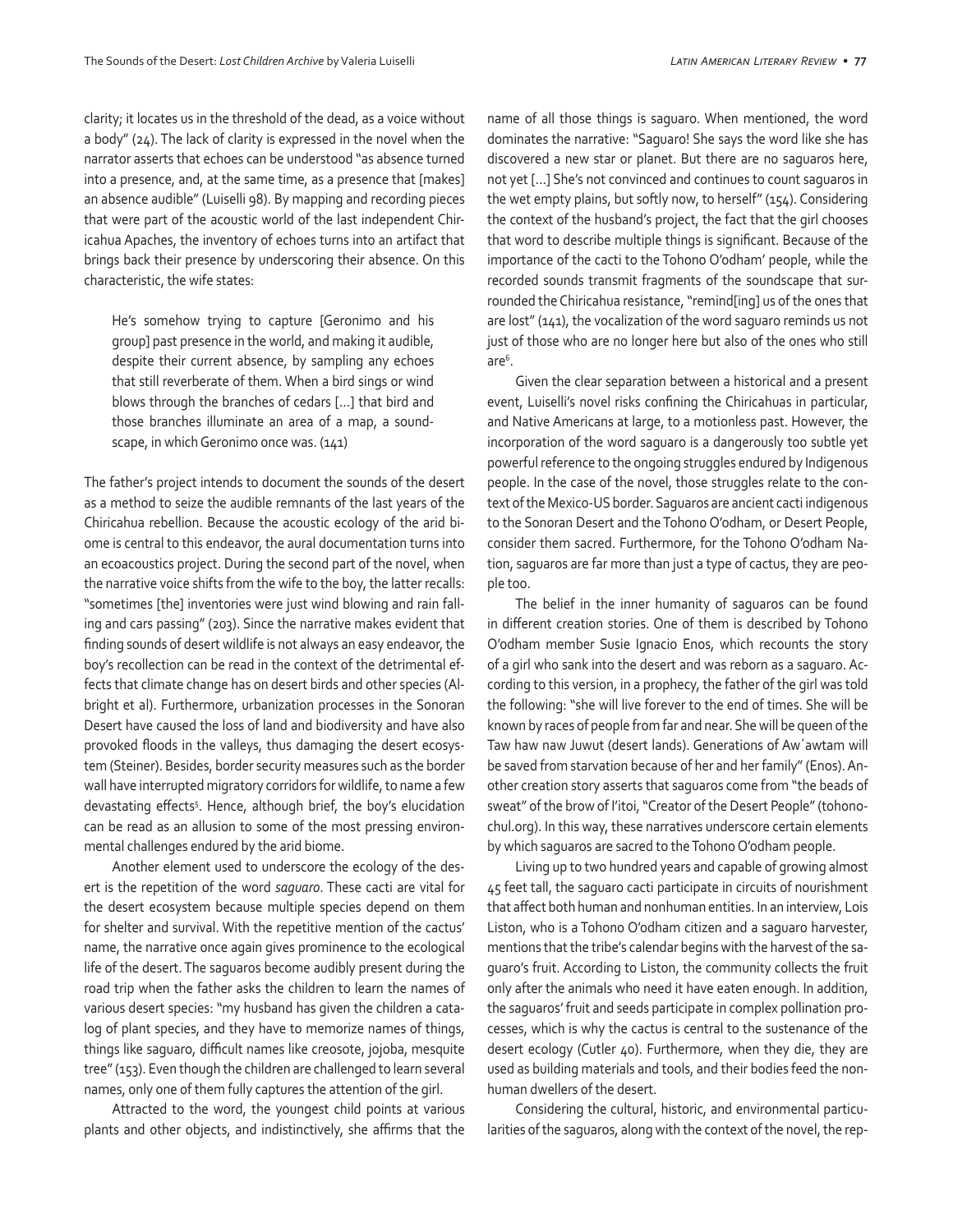etition of their name acquires a profound meaning. It is notable that even though the girl mentions them multiple times, she does so while referring to other things. The saguaros are not physically present. Consequently, it is sound and not image what keeps their significance alive in the narrative. Every time the girl emits the word, the sound she generates takes over the narrative and becomes an overwhelming acoustic presence. The imaginative endeavor of the child underscores the evocative power of sound, which works as a nonmaterial device that transmits part of the knowledge and creativity of the Tohono O'odham.

Although saguaros are not an endangered species, their population is decreasing. Furthermore, their absence can be read in the context of the environmental destruction caused by border control measures. For instance, the construction of the border wall at Organ Pipe, which is a biosphere reserve located in southern Arizona, has produced deep damage to the desert ecology. In what concerns to the saguaros, even though they are protected by the Native Plant Protection Act and are sacred beings to the Tohono O'odham Nation, several have been bulldozed, many of which were more than 100 years old and "older than the border itself" (Adler). Because of the environmental and cultural harm that it creates, the Tohono O'odham have fervently rejected the border wall. In 2017, they released a video titled "There is no O'odham Word for Wall," and a few years later, in 2020, they denounced the border wall construction as a desecration<sup>7</sup>.

Chickasaw Nation citizen and English professor Jodi Byrd states: "there is a long line of continuity between the past and the present that has not been disrupted despite the fact that the stories we tell may or may not acknowledge that continuity" (xiv). In the context of the US-Mexico border demarcation, it is possible to identify at least one example of said line. Historian Roxanne Dunbar-Ortiz asserts: "the Apache resistance was not a military threat to the United States but rather a symbol of resistance and freedom. Herein lies the essence of counterinsurgency colonialist warfare: no resistance can be tolerated" (150). Through the dissolution of the Chiricahua resistance, the nation-state fulfilled its overwhelming effort to dominate the Apaches and to take full possession of the Indigenous territory. This was achieved through the forced removal of their land. Comparably, following this genealogy of violence, through the construction of the border wall, the same state has removed material symbols of the ancestral ties between the Tohono O'odham and the desert -and thus of their claim to their homeland-. In this case, the symbols are not just saguaros but also ancient burial sites that were devastated through warlike practices such as the detonation of explosives.<sup>8</sup>

The combination between the inventory of echoes and the constant repetition of the word *saguaro* work as a reminder of the vulnerability of the desert ecosystem. Whereas through ecoacoustics the father's project can identify biodiversity loss, it is through the sonorous incorporation of the sacred cacti that the story underscores the damage produced by border control strategies. The violence behind these strategies also shows how even though echoes can destabilize the temporal linearity –at the same time and precisely because of said destabilization– the narrative integrates a line of continuing forms of colonialism. In dialogue with the Chiricahua resistance, the audible presence of saguaros serves as a channel to identify ongoing colonial practices that deprive Indigenous people of "home, land, and sovereignty" (Byrd xxxiii) in an unrelenting cycle that includes past and current temporalities.

#### **The Children**

After meeting Manuela, the mother of two undocumented girls who were last seen in New Mexico, from where they were going to be sent to a detention center in Arizona, the wife finds a motive to accompany her husband from New York to the southwestern state. Besides wanting to find the girls, the wife wants to create a radio documentary addressing "the children's crisis at the border" (Luiselli 123). This project is framed by the waves of migrant children that have arrived at the Mexico-United States limit in the last years. In 2014, nearly 70 000 minors were apprehended at the border,<sup>9</sup> and according to the Migration Policy Institute, in the 2018-2019 period, the number of migrant children exceeded the numbers seen in 2014. Many of them were traversing the desert without any family members. In Luiselli's novel, the narrator describes this mass migration as follows:

More than eighty thousand undocumented children from Mexico and the Northern Triangle, but mostly from the latter, had been detained at the US southern border in just the previous six or seven months. All those children were fleeing circumstances of unspeakable abuse and systematic violence. (19)

In 2014, refugee children's cases were made a priority for the immigration courts, an action that resulted in the prompt deportation of most of those kids. Then, between 2018 and 2019, thousands of children were detained in chain-link cages, many of them located in detention centers in the desert. This is the context surrounding the story of Manuela's missing daughters, and therefore the social and political frame for the wife's documentary project. To carry out this project, the wife seeks to gather information from oral sources. It is in a gas station where she overhears that a group of children are about to be deported.

Trying to find more information about the imminent deportation, the wife turns to the radio, where an immigration lawyer is being interviewed. After contacting the lawyer, the wife learns that the kids will be deported from an airport that is not too far from where the family is located. From this point, the protagonists focus on getting to the airport before the removal takes place. Because the main components to collect and generate information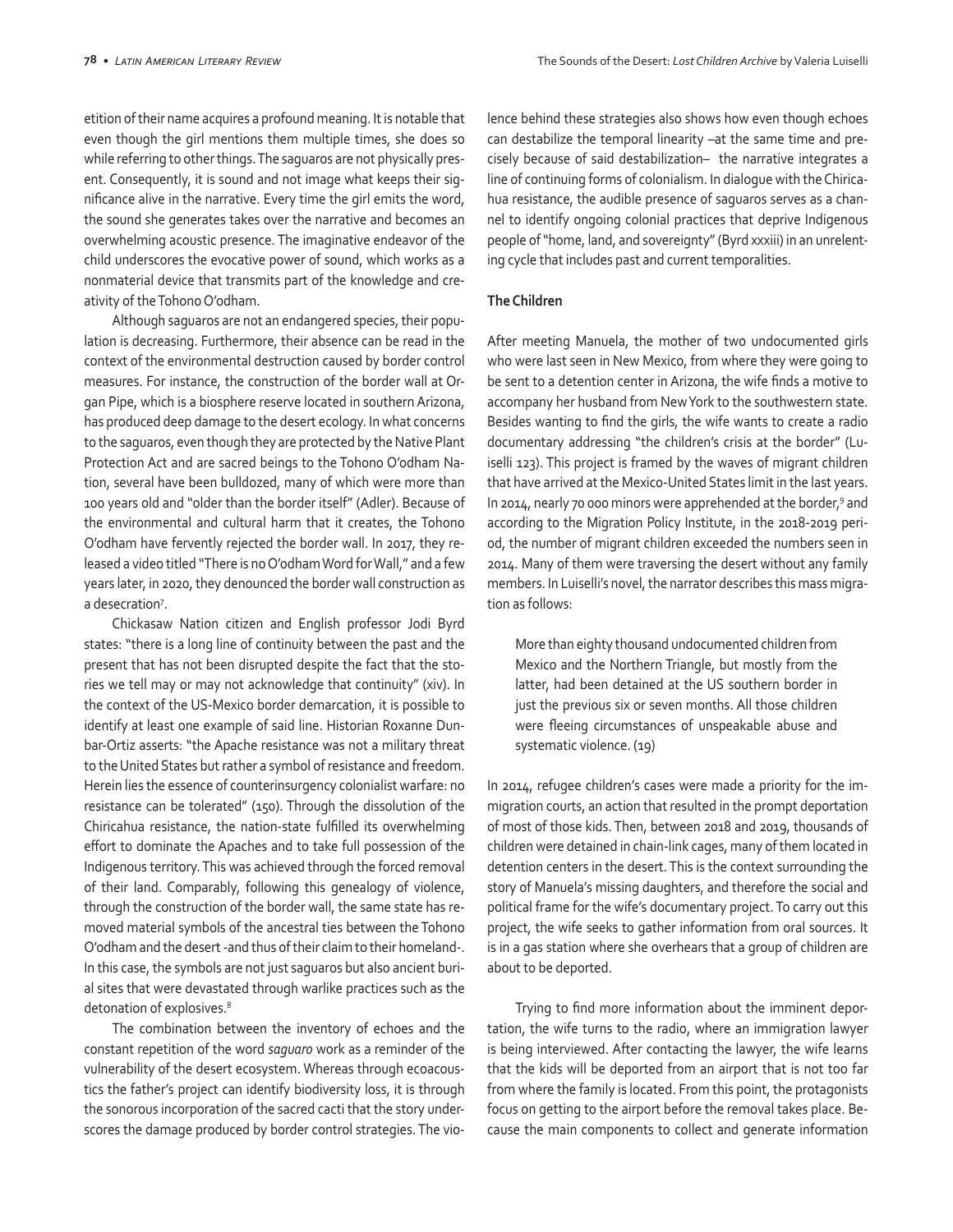are voices propagated by airwaves, sounds are once again situated as central elements for developing the story. In this way, whereas the nonhuman elements of the desert are the main source of information for the husband, the radio is situated as the main source of information for the wife's project, "we drive onward, southwestbound, and listen to the news on the radio, news about all the children traveling north" (47). After hearing news with updates on the refugee children, the wife often records memos to catalog what she learns.

Considering that the novel is situated in the present time and that the protagonists have access to the Internet, it might seem strange that their most important source of information is the radio. Regarding this communication practice, Chicana/o studies scholar Dolores Casillas states: "radio is generally seen as an archaic medium: communication scholars often point to its use in postsocialist or developing countries but do not often address its role within immigrant or communities of color" (Kindle). Casillas refers to Spanish-language radio in the United States, and based on what the wife describes, the family is also listening to this type of radio: "How did you travel to the United States? The reporter asks. His voice calm and composed, the boy replies in Spanish, saying that he came in the Bestia. I translate his response to my husband" (73). Additionally, as Casillas asserts, Spanish radio programs tend to be dominated by immigration topics and often "rally in solidarity" with immigrants' civil rights.

However, even if not all the programming is in Spanish, the reason the wife chooses the radio as the main method to gather information might have to do with its immediacy. For Casillas, immediacy is a characteristic unique to the radio, which allows it to broadcast "live impulsive notices, with little to no trace of their existence." Since the wife is aware of the urgency of gathering information, particularly when she is trying to obtain the airport's location, this immediacy could be the reason she uses the radio as the primary source for her project.

Because the wife plays local radio stations while the entire family is in the car, she is not the only one listening to the reports about refugee children. Throughout the road trip, the siblings are learning about the waves of kids arriving at the border and about the Chiricahuas. At one point, they contend: "What if Geronimo had never surrendered to the white-eyes? –What if he'd won that war? –Then the lost children would be the rulers of Apacheria!" (75). This dynamic exchange shows how, in words of Gaëlle Le Calvez, "El viaje delata el hondo aburrimiento de los adultos -o su incapacidad para conectarse- en contraste con el juego y la vitalidad de una infancia protegida, a punto de ser vulnerada" (65-66). Whereas the adults grapple with their marriage, the children try to make sense of different realities with their imagination.

Still centered on a sonorous dimension but with an embodied component, the episodes that Luiselli considers "reenactments," make up another example through which the novel addresses absence, loss, and refiguration. Thinking about how to approach the past, the narrator says: "Maybe any understanding, especially historical understanding, requires some kind of reenactment of the past, in its small, outward-branching, and often terrifying possibilities" (155-156). The reenactments are often performed by the children, who dramatize the stories they hear. In the aforementioned example, aware that Geronimo fought in the past, the boy and the girl imagine a different ending to his story, which in their imagination, would affect the story of the refugee children in the present time. Even though the siblings can differentiate between both temporalities, at the same time, because of the sense of immediacy that the radio produces, they articulate an instant solution for the challenges endured by the child refugees.

Two elements facilitate this conflation. Sound studies scholars Mark Grimshaw et al argue that "imagination is typically discussed in terms of image, as is clear from the root of the word itself" (2) and that sonic imagination is often disregarded. Because the siblings can articulate and reimagine both realities based on what they hear, they are constantly displaying and privileging sonic imagination. Therefore, sounds are the starting point for the imaginative conflation process. The other element is the arid biome. Since what the children hear takes place in the desert lands, it is easy for them to situate their imaginative articulations in the same space.

Another reenactment occurs when the siblings imagine and perform what it would be like to be lost in the desert: "The boy says they're both thirsty, lost and walking in the endless desert, says they're both so thirsty and so hungry it feels like hunger is ripping them apart, eating them from the inside, says that hardship and hopelessness are now overtaking them" (Luiselli 155). While up until this point no character had described the excruciating process of traversing the desert, for the kids, it is enough to know that the desert is the entity being traversed by those they call "the lost children" to imagine the harrowing experiences they endure.

Because the siblings are reenacting this narrative from a privileged position, the wife finds it problematic and frivolous. This critique mirrors the instances in which she reflects on the ethical issues behind her project. For example, thinking about the impact of her project, she states: "it doesn't seem right to turn those children, their lives, into material for media consumption" (96). To that, she adds: "And why would I even think that I can or should make art with someone else's suffering? […] No one decides to not go to work and start a hunger strike after listening to the radio in the morning" (96). Although this premise is shared in the context of *Lost Children Archive'*s fictional world*,* they reproduce the concerns of Luiselli about the ethical implications of her work.

Different from what the author does in *Tell Me How It Ends*  (2017)*,* a chronicle where she includes parts of migrant children's testimonies, in the novel, Luiselli eludes direct representations. Whereas *Tell Me How It Ends* reproduces the voices of several kids dealing with trauma and the threat of deportation, in the novel, she is addressing the ones who cannot be found: "I am still not sure how I'll do it, but the story I need to tell is the one of the children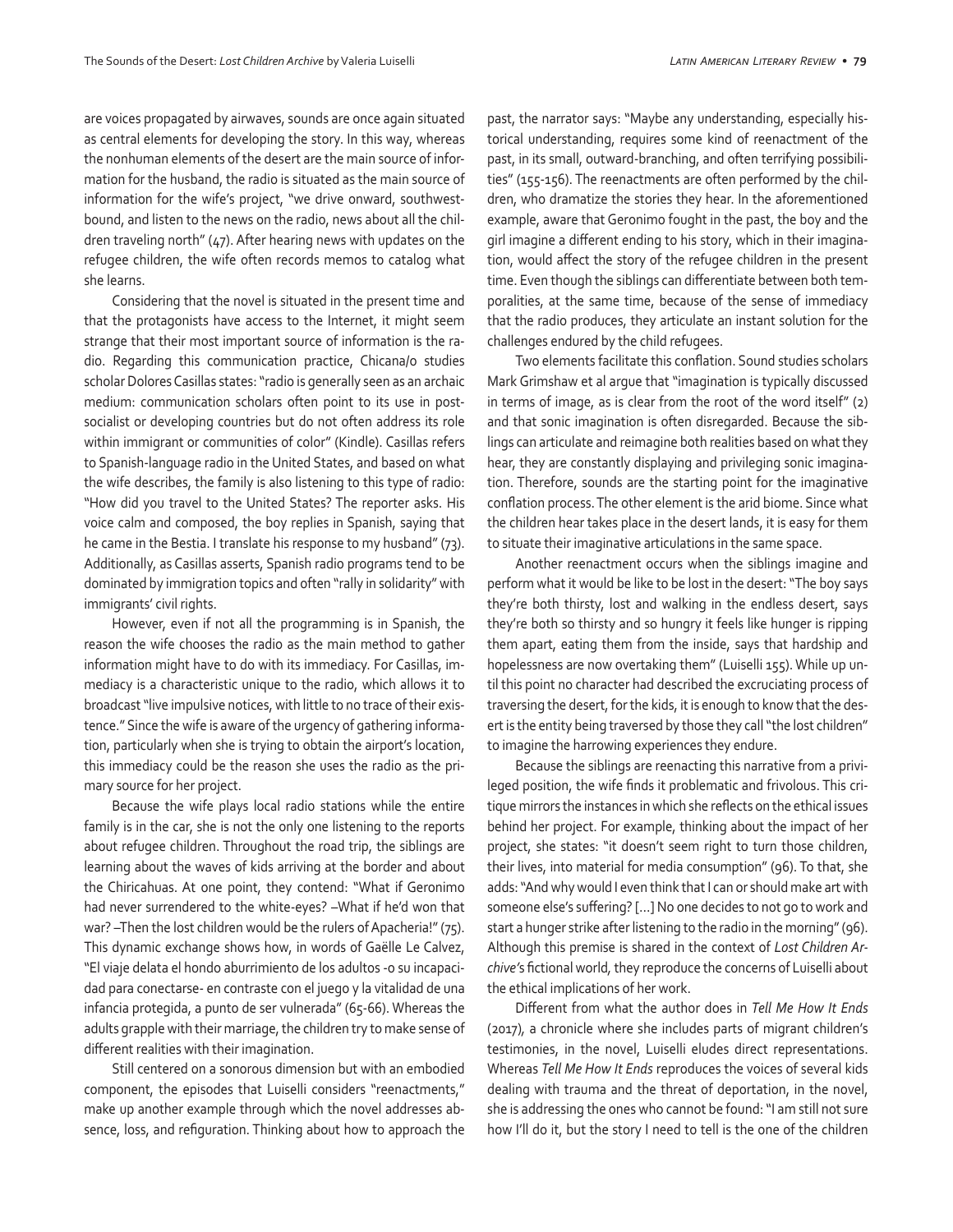[...] whose voices can no longer be heard because they are, possibly forever, lost. Perhaps, like my husband, I am also chasing ghosts and echoes" (145). In an interview with Lauren Leblanc, the author states: "[the story of migrant children] is not my story to tell" (44), which is part of the reason she uses fiction not as a way of solving the issues that are being addressed or of answering the questions that are being asked, "but [of] at least understanding how to phrase those questions" (45). Perhaps this is why, instead of directly narrating the journey that many children take to get to the border or across the desert, the author references it through narrative echoes.

In the words of Chicana author Stephanie Elizondo Griest, the narrative techniques that Luiselli uses to address the stories of the refugee children turn into "reverberations of their small but brave footsteps." These reverberations appear in various forms, which include the radio transmissions, the girl and the boy's reenactments, and an invented Italian novel titled "Elegies for Lost Children," which narrates the crusade of a group of children traveling alone through indeterminate lands. Written by fictional author Ella Camposanto and loosely based on the 1212 Children's Crusade (Luiselli 138), the novel tells the story of a group of children facing challenges strikingly similar to those faced by many migrant children:

Mouths open to the sky, they sleep. Boys, girls: lips chapped, cheeks cracked, for the wind whips day and night. They occupy the entire space there, stiff but warm, lined up like new corpses along the metal roof of the train gondola. From behind the rim of his blue cap, the man in charge counts them -six children; seven minus one. The train advances slowly along the racks parallel to an iron wall. Beyond, on both sides of the wall, the desert stretches out, identical. (142)

The first Elegy portrays the desert as a material and menacing presence waiting for the arrival of the children. The fictional novel does not need to describe the characteristics of this border biome to convey the danger it represents. After learning about its presence and attending to the context of the story, the reader can sense the precarious scenario that the children are about to encounter. Thus, "Elegies for the Lost Children" serves as a channel that presents more intense echoes of the desert. Likewise, the portrayal of the lost children from the Elegies along with the news that the family hears about the refugee children, produce intense reverberations of the real stories located behind them:

They travel, alone, on trains and on foot. They travel without their fathers, without their mothers, without their suitcases, without passports. Always without maps. They have to cross national borders, rivers, deserts, horrors. And those who finally arrive are placed in limbo, are told to wait. (47)

This quote is one of many examples where the narrative underscores the coexistence of divergent childhood experiences that arise from profound social and economic disparities. In the safety of their car, the wife's children hear the Elegies and listen to the news about refugee children. Because of this, one of the main conflicts of the narrator consists of determining how to explain the stories of the refugee children to the siblings. For example, during the radio interview with the boy who is narrating his journey in the Bestia, he mentions his little brother, who fell off the train and did not make it to the border. Just as the boy starts sharing the details behind the tragedy, the wife turns off the radio to prevent the siblings from hearing about it. In another instance, the girl asks her mom to explain the meaning of the word "refugee." In an interior monologue, the narrator describes refugees as people who have already arrived at their destination but remain trapped in the custody of the immigration system. Because of this, she wants to say that "a child refugee is someone who waits." However, she tells her daughter: "a refugee is someone who needs to find a new home" (48). These examples accentuate the wife's conflict to rationalize the suffering of other children to explain it to her own, and also the impossibility of that endeavor.

When the family finally gets to the airport, it is too late. The refugee children are boarding the plane. As soon as they see them, the wife contends: "they'll be removed, relocated, erased, because there's no place for them in this vast empty country" (182). Whereas the girl is asleep, once again confronted with the realization that she cannot hide or explain the extent of what is happening to the boy, the wife asks him to be the one to describe that moment. The boy narrates: "The spaceship is moving toward the runway [...] The astronauts are inside the ship now" (184). Knowing that it would be impossible to rationalize that deportation, the boy uses his imagination. However, as the wife explains, "he'd listened to things, looked at them –really looked, focused, pondered–" (185), and hence he is aware of the reality that lingers behind his story. This awareness changes the overall articulation of the last part of the story.

The previous scene also underscores how, besides the boy and the girl, the only other children that form part of the family's narrative dimension are absent or become absent. These are Manuela's daughters, the boy on the radio, and the group of refugee children from the airport. Mirroring the challenges faced by the characters, the author highlights the impossibility of narrating the suffering and hardship of the children she is addressing. Because of this, they appear through the reverberations of their stories, which take the form of radio waves, acoustic reenactments, the Elegies, and the sound and image of the airplane vanishing in the air. Since these reverberations refer to the unspeakable anguish endured by refugee children, in the words of Elizondo Griest, their stories turn into "haunting[s] that will forever echo in our bones." In the novel, these hauntings become the main driving force for the siblings' actions during the last part of the novel and the reason the desert gets fully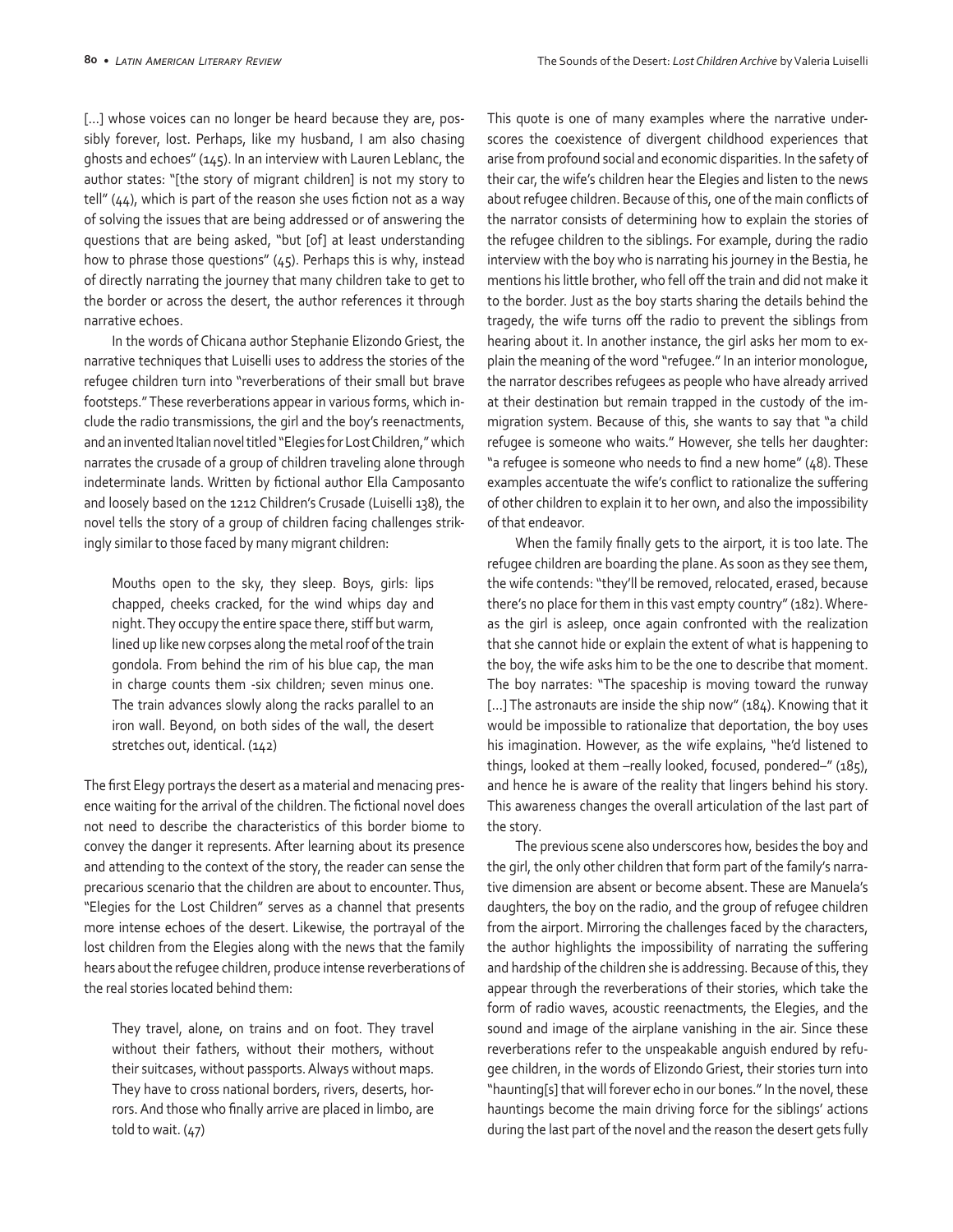incorporated into the story through both its acoustic and material presence.

#### **An Arid Weapon**

After seeing the refugee children leave on the airplane, the boy decides to help find Manuela's daughters. At this point, the narrative voice shifts from the wife to the boy. The temporality is also different. The boy is telling the story in retrospective because he is recording his voice to share it with his sister when she is older. Carrying with them a few objects and the Elegies, the siblings leave their parents' side and walk towards the desert:

And south into the heart of light we walked […] close together and quiet, like the lost children walked somewhere, too. Under the same sun maybe, though I kept feeling all the time that we were walking on the sun's surface and not under it, and I asked you, don't you feel like we are walking on the sun. (Luiselli 319)

That last sentence replicates the boy's words during their reenactment in the car where he stated: "We're walking in the desert and it's like we're walking on the sun and not under it" (156). Even though at that point the siblings had not experienced the effects of the desert on their bodies, its echoes, which they received via airwaves and speech, led them to create a vivid, immediate, intimate, and even painful response to the thought of the biome. Hence, without having been there, during the reenactment in the car the siblings produced an accurate physical and affective register of the desert. The arid biome emerges as an acoustic specter that adheres to the intellect and physical imagination of the children.

Writing about haunted landscapes, María del Pilar Blanco states: "haunting can take many forms: Alongside apparitions of supernatural shapes or beings that otherwise would be imperceptible, it can also mean the disquieting experience of sensing a collision of temporalities or spaces -an experience that is nevertheless riddled with doubt and uncertainty" (1). Following this understanding, the initial manifestations of the desert, which appear through oral stories, the radio, and the reenactments, produce an acoustic collision between the landscape and the siblings' imagination, which destabilizes their present and causes pain and confusion. However, when they finish their reenactments, turn off the radio, or when the projects of the parents are paused, not the acoustic but the material presence of the desert continues to loom over the lost children, as it is imagined in the Elegies:

They had walked, and swam, and hidden, and run. They had boarded trains and spent nights sleepless atop gondolas, looking up at the barren, godless sky. The trains, like beasts, drilled and scratched their way across jungles, across cities, across places difficult to name. Them, aboard this last train, they had come to this desert, where the incandescent light bent the sky into a full arch, and time had also bent back on itself. Time, in the desert, was an ongoing present tense. (312)

Whereas up until before the family arrived at the airport, the danger associated with the desert had been transmitted through its acoustic shadow, when the siblings start their journey, said manifestation changes. Lost in the arid land, the boy and his sister endure some of the same precarity experienced by the lost children they seek. However, they are participating in another reenactment, one that is both verbal and physical. While it is clear that their journey does not compare to the one undertaken by refugee children, what this part of the narrative accomplishes is that it fully draws attention to the weaponization of the biome.

Jason de Leon contends: "in the Arizona desert nonhumans are major players without which [the] system of boundary enforcement could not exist" (61). This tactic responds to the Prevention Through Deterrence scheme, which was implemented in the 90s to close all urban access to the passage of undocumented migrants. Because of this, the anthropologist sustains: "it is obvious that Border Patrol expected the desert to inflict harm on migrants" (61). Dehydration, hypothermia, hyperthermia, sunstroke, and extreme exhaustion are among the deadly effects of the desert on the human body.10 Given said effects, it is possible to draw clear parallelisms between the desert's weaponization against migrants and the unequal attacks by the Mexican and US armies against the Chiricahua Apaches: "The Treaty of Guadalupe Hidalgo […] stipulated that both parties were required to fight the "savage" Apaches" (Dunbar-Ortiz 150). The tremendous amount of force used to remove the Chiricahuas from their ancestral land in the southwest is different but parallel to the powerful use of the desert against migrants. In both scenarios, a brutal amount of force is implemented to remove, annihilate, and erase unwanted people.

Part of the desert's brutality is described by the boy: "the heat always getting heavier and the sun on our foreheads stinging us like a thousand yellow bees" (Luiselli 325). This is one example through which the boy articulates some of the desert's excruciating effects. Along with the reenactments and the Elegies, another instance by which the novel addresses the dire effects of the desert's weaponization is a folder with "dozens of 'Migrant Mortality Reports' printed from online search engines that locate the missing, which [list] the bodies found on those deserts, the possible cause of death, and their exact location" (23-24). Right before the siblings' departure, the novel incorporates a set of those reports, which include archival information about migrants whose ages ranged from 0 to 15 years old. Regarding the archival process, the wife asserts: "you whisper intuitions and thoughts into the emptiness, hoping to hear something back. And sometimes, just sometimes, an echo does indeed return, a real reverberation of something" (42). The reports operate as a medium to denounce the articulation of the desert as a lethal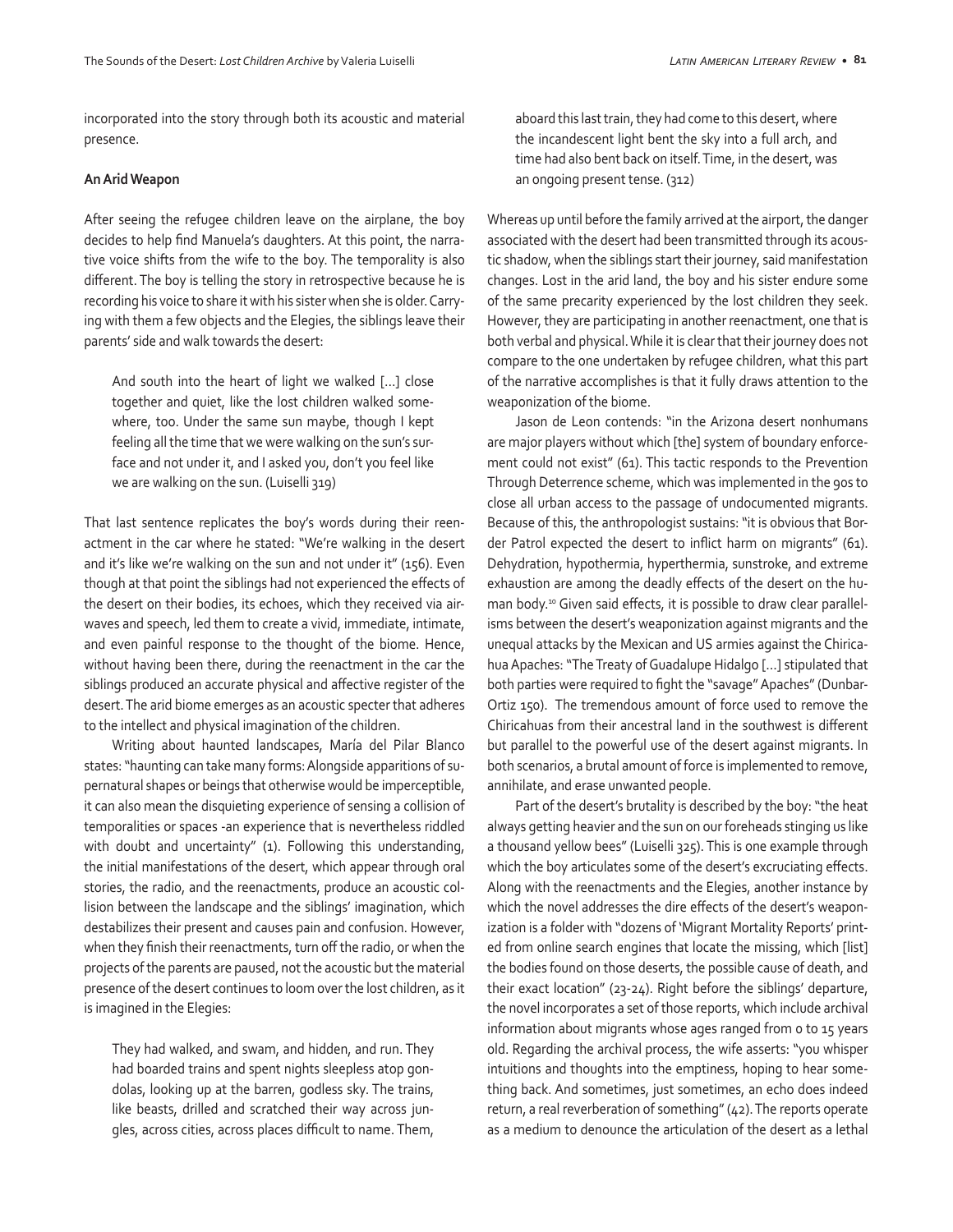weapon, and as a channel to keep present the reverberations of the stories they attempt to document.

Jason de Leon contends that documenting migrant mortality rates is extremely difficult because the desert is inhabited by scavengers that often participate in the erasure of the human remains (74). Concerning this, the boy recounts: "around us we heard too many sounds, strange sounds […] like animals moving around us [...] and I wondered if we were hearing the sound of the dead in the desert, all the bones there" (Luiselli 324). This quote unveils the significance of the fictional author's last name. Camposanto translates to "cemetery," a characteristic that draws further attention to the desert's role in border-control strategies.

During his journey through the desert, the boy reads the stories of the lost children while he and his sister are also experiencing fear and uncertainty. This collation leads to the overlap of the fictional worlds: "we looked up at the thick clouds getting ready to burst into rain, and at the eagles above us, which are now flying in a perfect circle […] under those clouds, and the four children see them too" (329). Towards the end, the siblings are unable to find the missing girls, and instead, when the fictional worlds collide, they find the lost children of the Elegies. While at the beginning of the novel-within-the-novel there were seven kids, when the boy and the girl found them, only four of them were left.

The collision of these worlds can be interpreted in various ways. For instance, by appearing in two narrative dimensions, the Elegies' survivors resist confinement, challenge narrow understandings, and rebel against established forms. However, the material refiguration of the lost children also underscores both the weaponization of the desert and the extent of the disconnection between the lived experiences that have stumbled upon each other. After spending one night together, the lost children part ways with the siblings: "where are the other four children I asked, and you said they had left, they'd left right before sunrise" (336). Whereas the boy and the girl are found by their parents, the refugee children leave and get lost again.

## **The Archives**

Trying to capture part of the soundscape that surrounded the last of the Apache Wars, the inventory of echoes acquires an environmental angle. The husband wanted to record sounds produced by the desert ecology, and as the boy asserts, often the only sounds he found were those made by cars. That is one example of how the inventory of echoes unveils biodiversity loss. However, apart from the inventory of echoes, there are other moments at which the novel adopts environmental concerns. For instance, during the road trip, the wife states: "[we see] a landscape scarred by decades or maybe centuries of systematic agricultural aggression: fields sectioned into quadrangular grids, gang-raped by heavy machinery, bloated with modified seeds and injected with pesticides" (177). Another example of how the novel engages with environmental-based interests is the inclusion of the ancient saguaros' name, which draws attention to the ecological life of the desert. Furthermore, the acoustic incorporation of the saguaros acts as a reminder of how the entanglement between the biome and a border demarcation has devastated central parts of the desert ecosystem.

The acoustic depiction of saguaros also gives prominence to the fight of the Tohono O'odham Nation against the wall, $11$  a reference that acquires a profound meaning when it is put into dialogue with the husband's project, which is focused on the Chiricahua Apache resistance.

Through these accounts, the novel incorporates what American Studies professor Jennifer Nez Denetdale (Diné) describes as "histories of violence […] that have everything to do with the United States as a settler nation whose thirst for Indigenous lands and resources remains unabated" (112). In addition, the novel brings attention to processes of settler colonialism that have marked the Desert Southwest in particular, and the entire region at large: "Arizona, New Mexico, Sonora, Chihuahua [are] all beautiful names, but also names to name a past of injustice, genocide, exodus, war, and blood" (232). In the context of the Mexico-US borderlands, through sonorous references, the narrative highlights the continuation of past and present acts of violence committed against Native Americans and Native lands.

Sound is also central to the wife's project. Elements such as the radio news, oral histories, and the Elegies, which are often read out loud, generate an aural specter that carries echoes of the desert's weaponization. At the center of this project are the stories of refugee children. Although the sound documentary is seemingly detached from the inventory of echoes, they are strongly interrelated. As discussed above, both underscore different forms of dispossession and practices of colonialism. Moreover, the stories of the child refugees resonate with some of the experiences of Chiricahua Apache children. Similar to the detention of refugee kids, as Fort Sill Apache Tribal Chairman Jeff Haozous recalls, Chiricahua Apache children were also imprisoned and separated from their families<sup>12</sup>. This connection highlights the existence of a long-standing genealogy of children's incarceration and family separation.

The main method through which the narrative foregrounds the multitemporal and complex existence of the southwestern desert is sound. It is through the representations of sounds that the novel underscores the vitality of desert ecology, its vulnerabilities, and its participation in border-control schemes. In the narrative, said characteristics situate the desert as a border biome. Beyond this characterization, *Lost Children Archive* emphasizes that the territory upon which the Mexico-US border is built is Native land. Featuring echoes and acoustic waves, the narrative exposes various mechanisms of ongoing colonization, deterrence, and dispossession that revolve around the arid biome. Even though the archives created by the sound projects cannot recuperate what has been lost, destroyed, or obliterated, they defy silence and erasure by tracing the reverberating echoes of distant and immediate realities.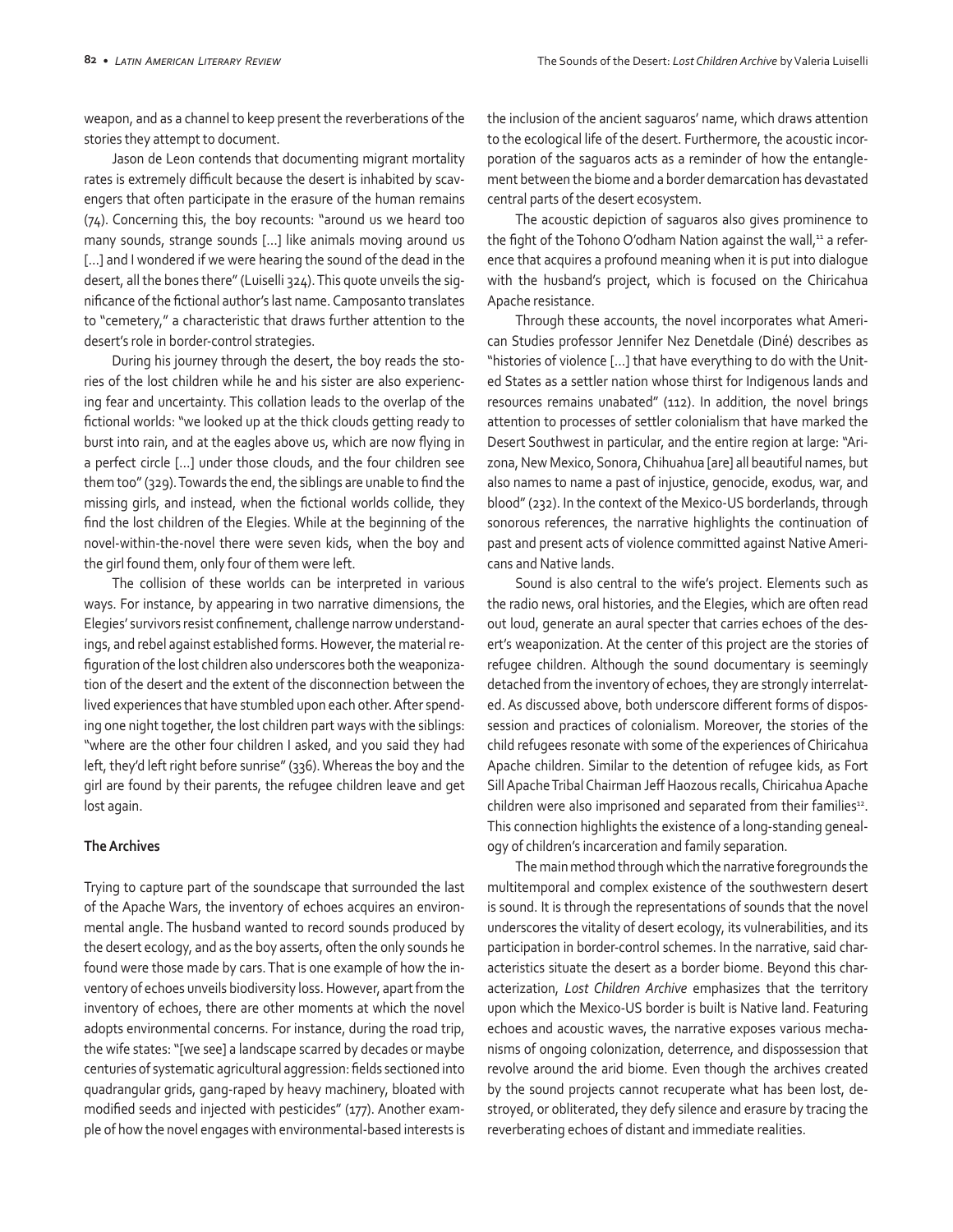#### **NOTES**

<sup>1</sup>The Desert Southwest includes parts of Arizona, California, New Mexico, and Texas, and it is composed of the Sonoran, Chihuahuan, and Mojave deserts. In addition, Nevada, the Great Basin, and the Colorado Plateau are sometimes considered part of it. Luiselli's novel revolves around the Sonoran and Chihuahuan deserts.

2 For instance, in Dennis Zhou's "Valeria Luiselli's Lost Children Archive," and in Powell's Picks Spotlight.

<sup>3</sup> Such as the Rio Grande/Rio Bravo between Mexico and the US, and the Selva El Petén between Mexico and Guatemala.

4 Which are located between the Chihuahuan and the Sonoran deserts.

5 Environmental activist Laiken Jordahl has followed closely the damage produced by the border wall.

<sup>6</sup> Besides the Tohono O'odham Nation, another tribe that has opposed the 2020 border wall construction is the Kumeyaay.

7 As reported by Simone Romero for *The New York Times.*

8 This was reported by several journalists, including Ryan Devereaux for *The Intercept.*

9 This information was reported by Dara Lind in *Vox.*

10 According to the Colibri Center for Human Rights, since the late 90s more than 7500 people have perished in their attempt to cross the Mexico-US border, and over 4000 have been reported missing.

<sup>11</sup> Haozous mentions that the Chiricahua children were sent to the Carlisle school in Pennsylvania, where they "were subjected to intense assimilation and indoctrination." The author recalls that in that school, many of the children got gravely ill and lost their lives.

#### **WORKS CITED**

- @maxie\_adler. "We've been documenting #BorderWall construction at Organ Pipe for months & every single trip we find freshly bulldozed saguaros. Many of these sacred giants are older than the border itself. Centuries of history chopped up on the desert floor like firewood." *Twitter,* 28 Jun. 2020, 11:46 a.m. https://twitter.com/maxie\_adler/ status/1277297293775892480?s=21
- Albright, Thomas, et al. "Mapping evaporative water loss in desert passerines." *PNAS,* vol 114, no. 9, pp. 2283-2288, 2016.
- Barclay, Leah & Toby Gifford. "Acoustic Ecology in UNESCO Biosphere Reserves." Biosphere Journal. Vol 1 Issue 1, 2017.
- Blanco, María del Pilar. *Ghost-Watching American Modernity.* Fordham University Press, 2012.
- Byrd, Jodi. *The Transit of Empire: Indigenous Critiques of Colonialism.* U of Minnesota Press, 2011.
- Cantú, Francisco. *The Line Becomes a River.* Riverhead Books, 2019.
- Casillas, Dolores. *Sounds of Belonging: U.S. Spanish-language Radio and Public Advocacy*. NYU Press, 2014.
- Chishti, Muzaffar, Sarah Pierce, and Herrica Telus. "Spike in Unaccompanied Child Arrivals at U.S.-Mexico Border Proves Enduring Challenge." *Migration Policy Institute*, June 27, 2019. https://www.migrationpolicy. org/article/spike-unaccompanied-child-arrivals-proves-enduringchallenge Accessed Feb 20, 2021
- *Colibrí Center for Human Rights.* Facts. https://colibricenter.org Accessed July 17, 2020.
- Cutler L., Charles. *Tracks that Speak. The Legacy of Native American Words in North American Culture.* Houghton Mifflin Company, 2002.
- De León, Jason. *The Land of Open Graves. Living and Dying on the Migrant Trail.* University of California Press, 2015.
- Demby, Samantha. "Indigenous tribe denounces the destruction of sacred sites to build US-Mexico border wall." *Avispa Media.* March 9, 2020. https://avispa.org/indigenous-tribe-denounces-the-destruction-ofsacred-sites-to-build-us-mexico-border-wall/ Accessed Feb 20, 2021

*Desierto.* Directed by Jonás Cuarón, performances by Jeffrey Dean Morgan

and Gael García Bernal. Esperanto Kino, 2015.

- Devereaux, Ryan. "The Border Patrol Invited the Press to Watch It Blow Up a National Monument." *The Intercept,* 2020. https://theintercept. com/2020/02/27/border-wall-construction-organ-pipe-explosion/ Accessed Feb 20, 2021
- Dunbar-Ortiz Roxanne. *An Indigenous Peoples' History of the United States.*  Beacon Press, 2014.
- Enos, Susie Ignacio. "Papago Legend of the Sahuaro." *The Arizona Quarterly,* vol 1, num. 1, 1945.
- Faber-Langendoen, Don & Gonzalo Navarro. "Perspectives on Terrestrial Biomes." *Encyclopedia of the World's Biomes.* Eds. Michael Goldstein & Dominick Dellasala. Elsevier Science, 2020. Pag. 1-16.
- Farina, Alamo. *Soundscape Ecology.* Springer, 2014.
- Griest Elizondo, Stephanie. "Valeria Luiselli's Third Novel Reckons with the Trauma Inflicted on Migrant Kids." *Texas Observer,* Feb. 15, 2019.
- Grimshaw-Aagaard, Mark, Martin Knakkergaard, and Mads Walther-Hansen. *The Oxford Handbook of Sound and Imagination.* Vol. 1. Oxford University Press, 2019.
- Jordahl, Laiken. "A Year of Devastation in Arizona's Wild Lands." *The New York Times,* 2020. https://www.nytimes.com/2020/11/01/opinion/ trump-wall-arizona-environment.html Accessed Feb 25, 2021
- Haozous Jeff. "The Apache Wars in Apache Words" *True West. History of the American Frontier,* 2013. https://truewestmagazine.com/the-apachewars-in-apache-words/ Accessed Feb 20, 2021
- LaBelle, Brandon. *Acoustic Territories: Sound Culture and Everyday Life*. Bloombsbury Academic & Professional, 2010.
- Le Calvez, Gaëlle. "El siglo XXI será femenino." *Letras Libres,* Jan. 1, 2020. https://www.letraslibres.com/mexico/revista/el-siglo-xxi-serafemenino Accessed Feb 1, 2021
- Lind, Dara. "The 2014 Central American migrant crisis." *Vox,* Oct. 10, 2014. https://www.vox.com/2014/10/10/18088638/child-migrant-crisisunaccompanied-alien-children-rio-grande-valley-obama-immigration Accessed Feb 1, 2021